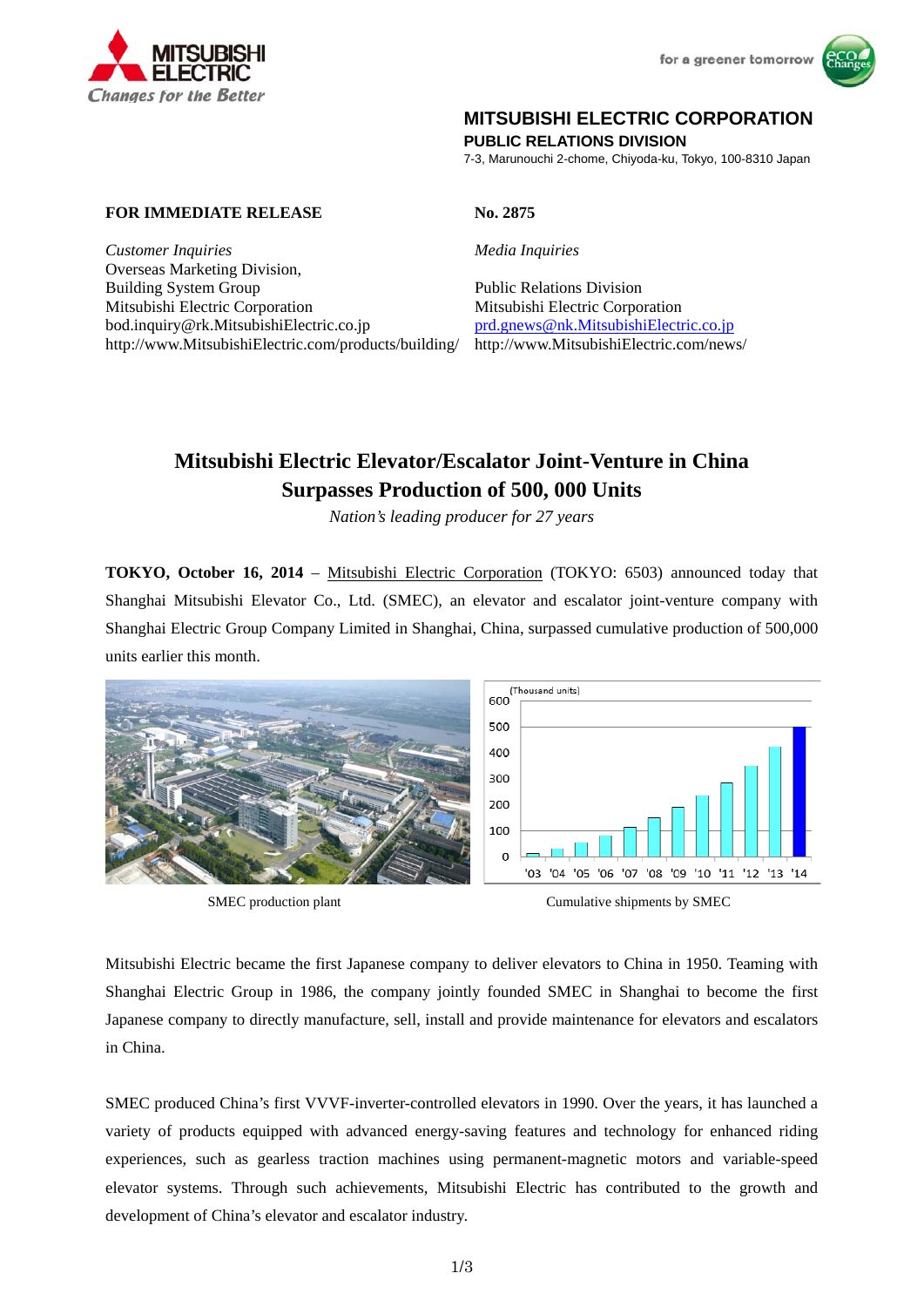China is the world's largest elevator and escalator market with, annual sales of more than 500,000 units, accounting for over 60 percent of the global market. The growth rate is expected to remain moderate as urban development advances from coastal areas to inland cities.

Going forward, Mitsubishi Electric will continue to expand its business in China through delivery of safe, reliable, high-quality and comfortable products incorporating advanced technologies.

| 1986 | Founded                                                                                   |
|------|-------------------------------------------------------------------------------------------|
| 1990 | Produces and sells China's first VVVF-inverter-controlled elevators                       |
| 1993 | Total shipments reach 10,000 units                                                        |
| 1996 | Delivers China's first spiral escalators in Shanghai                                      |
| 1997 | Constructs 120-meter test tower, world's tallest elevator test tower at the time          |
| 2000 | Total shipments reach 50,000 units                                                        |
| 2003 | Produces and sells machine-room-less elevators                                            |
| 2004 | Total shipments reach 100,000 units                                                       |
| 2005 | Commissioned to deliver double-deck elevators (420 m/min) to CCTV headquarters            |
| 2006 | Extends joint-venture agreement for additional 20 years                                   |
| 2008 | Commissioned to deliver double-deck elevators (480 m/min) to Tianjin Tower                |
|      | Total shipments reach 200,000 units                                                       |
| 2009 | Commissioned to deliver super-high-speed elevators (540 m/min) to Kingkey 100 in Shenzhen |
| 2011 | Commissioned to deliver super-high-speed elevators (1,080 m/min) to Shanghai Tower        |
|      | Total shipments reach 300,000 units                                                       |
| 2013 | Commissioned to deliver super-high-speed elevators (600 m/min) to Wuhan Center            |
|      | Total shipments reach 400,000 units                                                       |
| 2014 | Total shipments reach 500,000 units                                                       |

## **SMEC Timeline**

## **About Shanghai Mitsubishi Elevator Co., Ltd.**

| Company name       | Shanghai Mitsubishi Elevator Co., Ltd.                                    |
|--------------------|---------------------------------------------------------------------------|
| Location           | 811 Jiang Chuan Road, Minhang, Shanghai                                   |
| Site area          | 273,000 m <sup>2</sup>                                                    |
| Ownership          | The Mitsubishi Electric Group owns 40% in shares, while Shanghai Electric |
|                    | Group Company Limited and other companies hold the remaining 60%.         |
| Start of operation | January 1987                                                              |
| Employees          | Approximately 2,000 (As of January 1, 2014)                               |